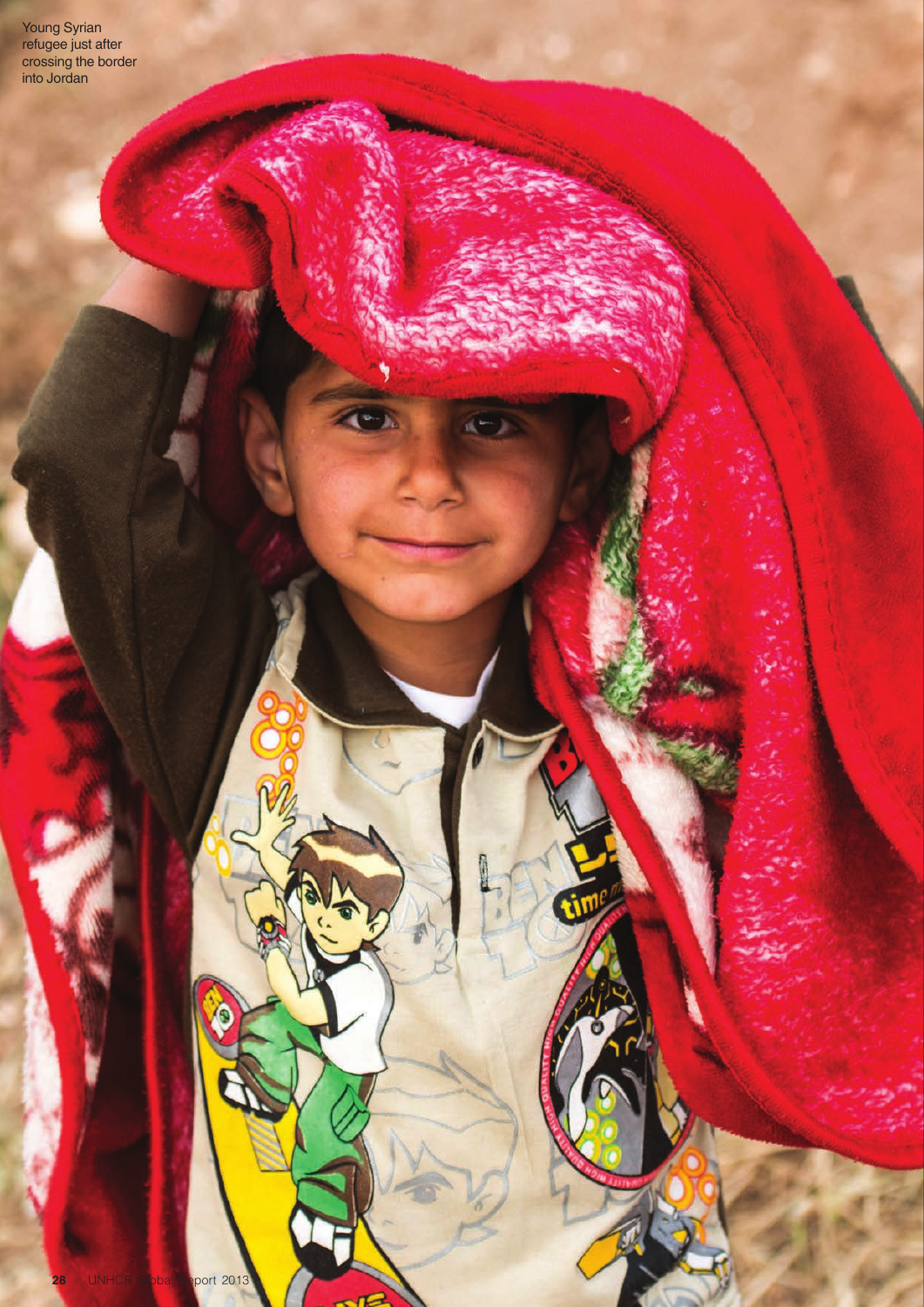# Protection Ensuring *for People of Concern*

The unprecedented numbers of people forcibly<br>displaced around the world remains at the core of<br>UNHCR's work. In 2013, UNHCR focused its efforts on<br>promoting the principles of international protection and<br>looking for ways t **rotecting the unprecedented numbers of people forcibly displaced around the world remains at the core of UNHCR's work. In 2013, UNHCR focused its efforts on promoting the principles of international protection and covered by existing legal frameworks. This chapter presents a summary of UNHCR's achievements in enhancing protection during the year, complemented by commentary on some efforts that merit particular mention. Dee**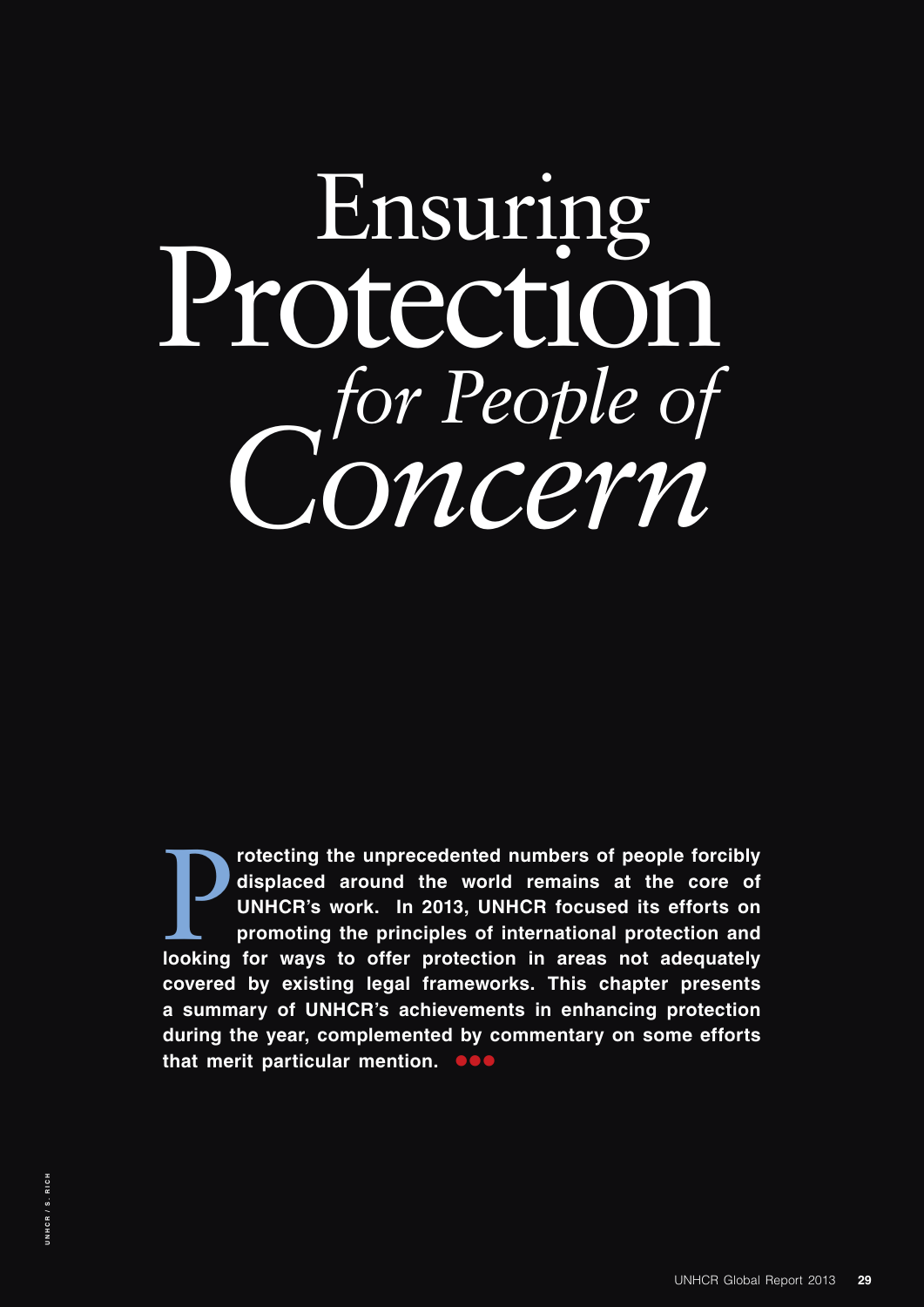## º Tailoring protection responses and establishing effective systems

**NHCR** continued to wo<br>with governments to dev<br>advance and sustain qua<br>protection systems. In 20<br>The organization placed special NHCR continued to work with governments to develop, advance and sustain quality protection systems. In 2013, emphasis on the development of a campaign for the eradication of statelessness, while also pursuing complementary durable solutions (see chapters on these topics).

To strengthen its capacity to deliver community-based protection and respond effectively to the needs of marginalized groups, UNHCR provided guidance and training to its partners. It also worked with local

communities to strengthen refugee livelihoods and self-reliance, enhance participatory approaches, reinforce coexistence with host communities, and advocate for refugee participation in peacebuilding and development efforts.

The implementation of global policies on education, child protection and sexual and genderbased violence (SGBV) was pursued. To promote gender equality among people of concern, UNHCR used a community- and rights-based approach. This included the development of guidance on key issues, such as women's leadership.

An encouraging example of effective partnership in supporting education for refugee children is the Educate A Child programme (see special feature) which is providing remarkable support for UNHCR's efforts to meet the needs of refugees through the Education Above All Foundation. UNHCR believes that education and safe-learning environments for displaced children are fundamental protection responses.

Details of significant achievements in different areas of UNHCR's protection work in 2013 are presented in the matrices.

#### **AREAS OF INTERVENTION ACHIEVEMENTS IN 2013**

**Favourable protection environment**

| Law and policy developed or strengthened<br>Advocate for the adoption or<br>In the context of the transposition of recast European Union (EU) directives into national legislation, legislative                                                                                                                                                                                                                                                      |  |
|------------------------------------------------------------------------------------------------------------------------------------------------------------------------------------------------------------------------------------------------------------------------------------------------------------------------------------------------------------------------------------------------------------------------------------------------------|--|
|                                                                                                                                                                                                                                                                                                                                                                                                                                                      |  |
| revision of refugee law consistent<br>amendments adopted included those in Belgium, Estonia, Germany, Italy, Luxembourg, Poland and Portugal.                                                                                                                                                                                                                                                                                                        |  |
| with international standards<br>• Outside Europe, the Office engaged with over 50 countries in legislative revision processes through official<br>comments, expert advice and active assistance with drafting as required. Legislative amendments were adopted or<br>entered into force in the Plurinational State of Bolivia, Canada, Israel and New Zealand. Turkey adopted a new law<br>on foreigners and international protection in April 2013. |  |
| A new set of protection guidelines on claims for refugee status relating to military service was issued,<br>complementing UNHCR's Handbook on Procedures and Criteria for Determining Refugee Status.                                                                                                                                                                                                                                                |  |
| • Following expert meetings in 2012 and 2013, guidelines on temporary protection or stay arrangements were issued,<br>reflecting UNHCR's current thinking based on developments in state practice and doctrine. These guidelines<br>promote temporary protection or stay arrangements particularly for regions where few States are party to the 1951<br>Convention.                                                                                 |  |
| • UNHCR intervened in 16 court cases in 15 jurisdictions to ensure that observations on the interpretation and<br>application of legal standards relevant for the protection of refugees were taken into account.                                                                                                                                                                                                                                    |  |
| • A roundtable discussion took place in Uruguay on the interpretation of the definition of refugees in the Cartagena<br>Declaration, with government experts, adjudicators, human rights specialists and academics, as part of the efforts to<br>give more content to that definition in the lead-up to the commemoration of the Declaration's $30th$ anniversary.                                                                                   |  |
| Promote alternatives to detention<br>Conditions of detention were monitored in many countries, and public monitoring reports were issued on the<br>conditions for asylum-seekers detained in parts of the Asia-Pacific and Europe regions.                                                                                                                                                                                                           |  |
| • UNHCR signed a Memorandum of Understanding with the International Detention Coalition (IDC), a network of<br>over 150 NGOs, to collaborate on joint advocacy and campaigning, technical cooperation and capacity-building,<br>research, monitoring, and information sharing (see Working in Partnership chapter). The Office supported and<br>participated in four regional workshops.                                                             |  |
| • UNHCR, in partnership with the Canadian Red Cross and a local NGO, organized a roundtable to explain and<br>expand the use of alternatives to detention in western Canada.                                                                                                                                                                                                                                                                         |  |
| ■ UNHCR supported the work of the Working Group on Arbitrary Detention established by the former Commission<br>on Human Rights, providing briefing notes for country visits to Azerbaijan, Brazil, Greece and Hungary.                                                                                                                                                                                                                               |  |
| • UNHCR commissioned research into the perspectives of asylum-seekers in Canada and Switzerland, who had been<br>released into the community as an alternative to detention.                                                                                                                                                                                                                                                                         |  |
| • UNHCR's detention guidelines, issued in 2012 in English and French, were translated into a further 8 languages.                                                                                                                                                                                                                                                                                                                                    |  |
|                                                                                                                                                                                                                                                                                                                                                                                                                                                      |  |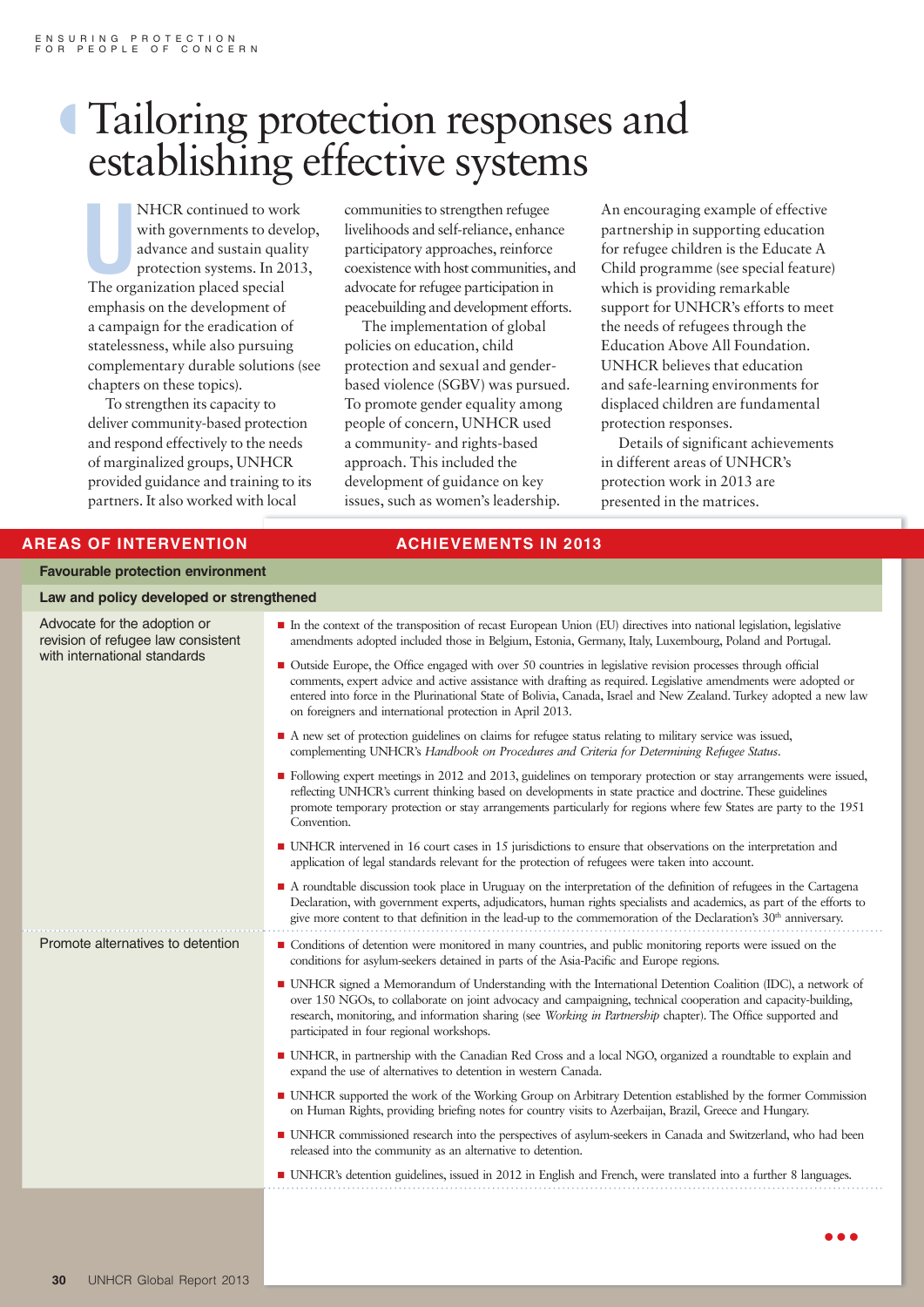| <b>AREAS OF INTERVENTION</b>                                                    | <b>ACHIEVEMENTS IN 2013</b>                                                                                                                                                                                                                                                                                                                                                                                                                                                                                                                                                                                                                                                                                                                           |  |
|---------------------------------------------------------------------------------|-------------------------------------------------------------------------------------------------------------------------------------------------------------------------------------------------------------------------------------------------------------------------------------------------------------------------------------------------------------------------------------------------------------------------------------------------------------------------------------------------------------------------------------------------------------------------------------------------------------------------------------------------------------------------------------------------------------------------------------------------------|--|
| Advocate for the freedom of<br>movement for people of concern                   | • UNHCR and the International Civil Aviation Organization (ICAO) jointly issued a Guide for Issuing Machine<br>Readable Convention Travel Documents for Refugees and Stateless Persons, aimed at helping States to make<br>progress towards machine readability of Convention Travel Documents in line with ICAO standards. UNHCR also<br>issued guidance and advice to offices worldwide on the implementation of the guide.                                                                                                                                                                                                                                                                                                                         |  |
|                                                                                 | Two new States parties to the 1951 Convention converted such documents into machine-readable format.                                                                                                                                                                                                                                                                                                                                                                                                                                                                                                                                                                                                                                                  |  |
|                                                                                 | ■ UNHCR intervened as <i>amicus curiae</i> in two countries to ensure freedom of movement.                                                                                                                                                                                                                                                                                                                                                                                                                                                                                                                                                                                                                                                            |  |
| Encourage local populations to be<br>receptive towards people of concern        | • Through advocacy with UN Human Rights mechanisms, UNHCR encouraged States to ensure a favourable<br>protection environment for people of concern.                                                                                                                                                                                                                                                                                                                                                                                                                                                                                                                                                                                                   |  |
|                                                                                 | • UNHCR and the Stavros Niarchos Foundation in Greece implemented the Symbiosis Project for the promotion of<br>tolerance and the prevention of racism in schools. The project aims to raise awareness among school students and<br>teachers about refugee and migrant rights, tolerance, democratic dialogue and prevention of racism, violence and<br>social exclusion.                                                                                                                                                                                                                                                                                                                                                                             |  |
|                                                                                 | ■ Together with IOM and the City of Johannesburg, UNHCR launched an awareness-raising campaign in which<br>artists participated in a poster competition demonstrating the positive contribution of migration in South Africa.                                                                                                                                                                                                                                                                                                                                                                                                                                                                                                                         |  |
| Promote protection-sensitive<br>migration strategies                            | • UNHCR provided operational and policy guidance and support on protection-sensitive, comprehensive regional<br>approaches to mixed movements in Africa, the Americas Asia and the Gulf of Aden.                                                                                                                                                                                                                                                                                                                                                                                                                                                                                                                                                      |  |
|                                                                                 | • UNHCR supported regional mixed-migration conferences in Almaty, Sana'a and consultations in Jakarta.                                                                                                                                                                                                                                                                                                                                                                                                                                                                                                                                                                                                                                                |  |
|                                                                                 | • UNHCR held field consultations on policies, practices and challenges regarding the protection of people of concern<br>within mixed migratory flows across 18 country operations.                                                                                                                                                                                                                                                                                                                                                                                                                                                                                                                                                                    |  |
|                                                                                 | • The Office continued to engage with the Global Migration Group (GMG), the Global Forum on Migration and<br>Development (GFMD) and the High Level Segment on Migration and Development.                                                                                                                                                                                                                                                                                                                                                                                                                                                                                                                                                              |  |
| Fair protection processes and documentation                                     |                                                                                                                                                                                                                                                                                                                                                                                                                                                                                                                                                                                                                                                                                                                                                       |  |
| Quality of registration and profiling improved or maintained                    |                                                                                                                                                                                                                                                                                                                                                                                                                                                                                                                                                                                                                                                                                                                                                       |  |
| Provide registration assistance                                                 | • UNHCR undertook further development of its registration and case management software, proGres Version 4,<br>which will include new features and will be stored in a centralized database that will allow data to be shared<br>between operations.                                                                                                                                                                                                                                                                                                                                                                                                                                                                                                   |  |
|                                                                                 | In 2013, UNHCR defined requirements for a new global biometrics tool for identity management, which comprises<br>the processes, methods, and technologies used to establish and preserve the identity of people of concern. Biometrics<br>are also important in UNHCR operations to confirm identities and facilitate the delivery of protection services and<br>the granting of assistance. Operations received guidance and support for registration activities, including the delivery<br>of registration equipment and supplies; the identification and deployment of registration staff; training in relation to<br>emergency situations; advice on tools and processes for urban registration; and standards for sharing data with<br>partners. |  |
| Quality of and access to refugee status determination (RSD) procedures improved |                                                                                                                                                                                                                                                                                                                                                                                                                                                                                                                                                                                                                                                                                                                                                       |  |
| Further develop and implement<br>standards and procedures relating<br>to RSD    | • Operational, legal and procedural advice was provided on RSD procedures and decision making, for regular and<br>emergency operations (including those characterized by mixed flows), operations engaged in transferring RSD<br>responsibilities to governments (e.g. in Cameroon, Hong Kong SAR (China) and Morocco) or in building or<br>strengthening State asylum procedures (e.g. in Ireland and Mexico); and for specific groups or profiles (e.g. specific<br>nationalities, religious claims, maritime arrivals), including vulnerable groups (e.g. asylum-seekers in detention,<br>lesbian, gay, bisexual, transgender and intersex (LGBTI) asylum-seekers, and child asylum-seekers).                                                      |  |
|                                                                                 | ■ Quality Assurance Initiatives (QAI) continued to be rolled out in the Americas and in Eastern Europe.                                                                                                                                                                                                                                                                                                                                                                                                                                                                                                                                                                                                                                               |  |
| Further build capacity of RSD staff                                             | • UNHCR provided advice and support on RSD training initiatives.                                                                                                                                                                                                                                                                                                                                                                                                                                                                                                                                                                                                                                                                                      |  |
|                                                                                 | ■ RSD trainings were developed and facilitated, including two regional sessions of the RSD Learning Programme and<br>four country sessions of a thematic LGBTI/RSD training for UNHCR staff, as well as four RSD trainings for<br>government staff assuming RSD functions.                                                                                                                                                                                                                                                                                                                                                                                                                                                                            |  |
| Further strengthen RSD staffing in                                              |                                                                                                                                                                                                                                                                                                                                                                                                                                                                                                                                                                                                                                                                                                                                                       |  |
| <b>UNHCR</b> operations                                                         | • The number of UNHCR staff engaged in mandate RSD procedures increased from 400 to 460, 70 per cent of<br>whom were assigned full-time to RSD work.                                                                                                                                                                                                                                                                                                                                                                                                                                                                                                                                                                                                  |  |
| Implement RSD expert deployments<br>and missions to UNHCR operations            | ■ Ten RSD consultants were deployed under the UNHCR RSD Deployment Scheme and an RSD expert under the<br>joint MOU with France's refugee affairs office to six operations to support UNHCR and State RSD procedures.                                                                                                                                                                                                                                                                                                                                                                                                                                                                                                                                  |  |
|                                                                                 | ■ Five RSD support missions were conducted to Ecuador, Ireland, Mexico and the Russian Federation, as well to<br>Hong Kong SAR (China).                                                                                                                                                                                                                                                                                                                                                                                                                                                                                                                                                                                                               |  |
|                                                                                 |                                                                                                                                                                                                                                                                                                                                                                                                                                                                                                                                                                                                                                                                                                                                                       |  |

 $\bullet\bullet\bullet$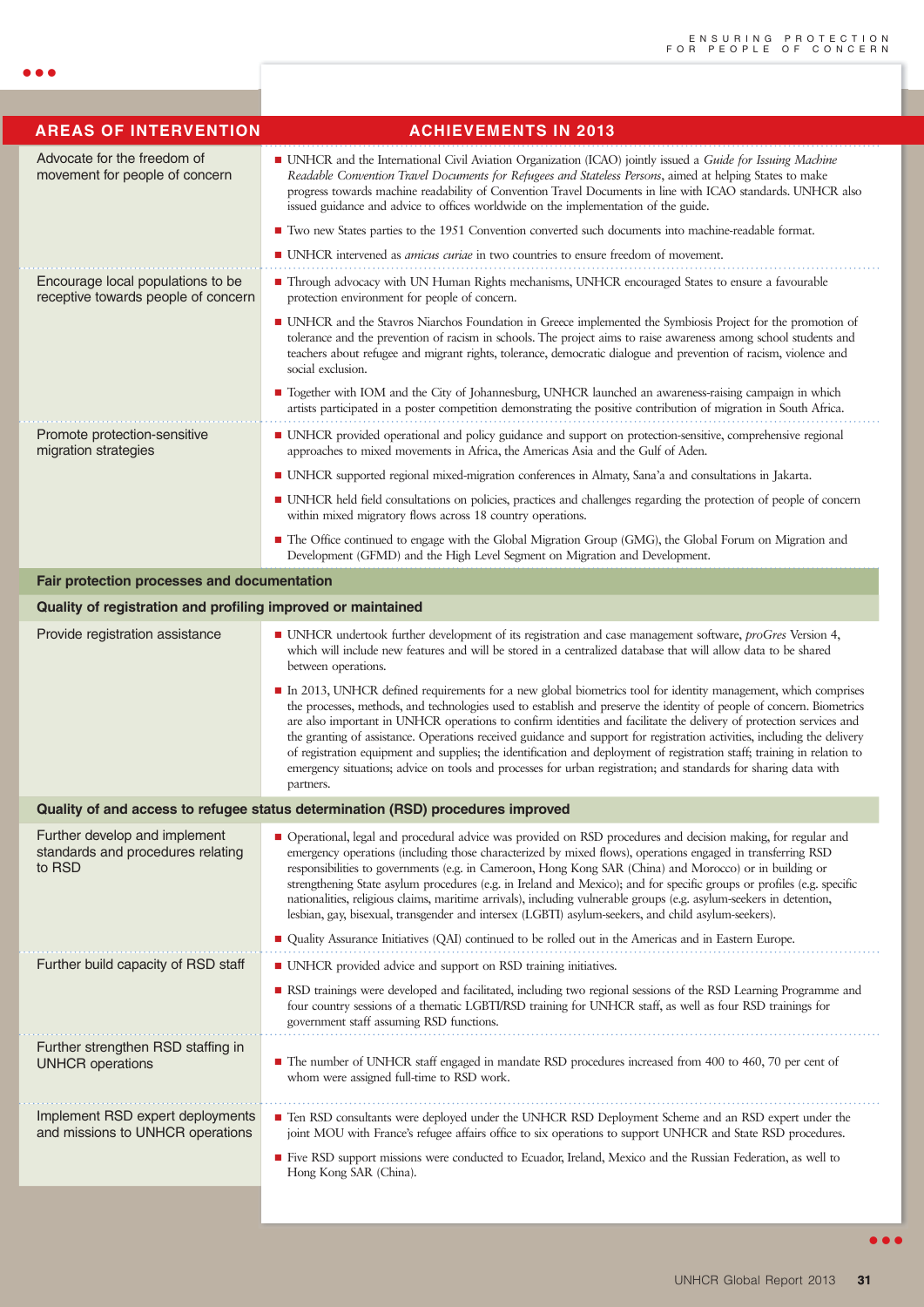#### $\bullet$   $\bullet$

|  | <b>AREAS OF INTERVENTION</b>                       | <b>ACHIEVEMENTS IN 2013</b>                                                                                                                                                                                                                                                                |
|--|----------------------------------------------------|--------------------------------------------------------------------------------------------------------------------------------------------------------------------------------------------------------------------------------------------------------------------------------------------|
|  | Level of individual documentation increased        |                                                                                                                                                                                                                                                                                            |
|  | Advocate for progress on civil<br>registration     | • UNHCR supported the process of adoption of Executive Committee Conclusion No. 111 (LXIV) on Civil<br>Registration, covering birth, death and marriage registration.                                                                                                                      |
|  | Provision of protection information enhanced       |                                                                                                                                                                                                                                                                                            |
|  | Enhance the provision of protection<br>information | • Country-specific guidance (in the form of eligibility guidelines, protection consideration papers, non-return<br>advisories or court interventions) was published for key countries and population groups, including Afghanistan, the<br>Central African Republic, and northern Nigeria. |
|  |                                                    | Discussion and familiarization sessions on Afghanistan eligibility guidelines were organized for UNHCR and<br>external audiences.                                                                                                                                                          |
|  |                                                    | ■ Training on research and use of country of origin information (COI) was provided for mixed stakeholder groups<br>(including in Bosnia and Herzegovina, Estonia and France, as well as in East and West Africa and South-East Asia).                                                      |
|  |                                                    | ■ COI compilation reports and query responses were commissioned from protection information partner<br>organizations, including on the Democratic Republic of the Congo, Iraq, the Islamic Republic of Iran, Libya,<br>Pakistan and South Sudan.                                           |
|  |                                                    | Refworld database was relaunched and revamped, including in Russian.                                                                                                                                                                                                                       |
|  |                                                    | Internal online community-of-practice was revived to facilitate better exchange of experience and information<br>among UNHCR protection staff.                                                                                                                                             |
|  |                                                    |                                                                                                                                                                                                                                                                                            |

## º Strengthening the quality of refugee status determination

**THE EXECUTE:**<br> **THE EXECUTE:**<br> **THE EXECUTE:**<br>
THE EXECUTE:<br> **THE EXECUTE:**<br> **THE EXECUTE:**<br> **THE EXECUTE:**<br> **THE EXECUTE:**<br> **THE EXECUTE:**<br> **THE EXECUTE:**<br> **THE EXECUTE:**<br> **THE EXECUTE:**<br> **THE EXECUTE:**<br> **THE EXECUTE:**<br> hroughout its existence, UNHCR has collaborated with States to help them improve their national systems. In recent years, this work has increasingly taken the form of "Quality Initiatives" (QI), or "Quality Assurance Initiatives" (QAI), designed to help States ensure that their national RSD systems are fair and efficient, and that RSD decision makers arrive at correct determinations. Typically consisting of joint monitoring and analysis of RSD procedures and decision making, coupled with joint training and other capacity-building efforts, QIs/QAIs often bring a fresh perspective to RSD and allow for a valuable exchange of ideas and experiences.

Some good examples of this kind of cross-fertilization can be seen in UNHCR's work with governments in the Americas. In 2011, the Governments of Costa Rica, Mexico and Panama began to collaborate with UNHCR in an effort to develop a QAI tailored to the Americas region. The following year, UNHCR deployed a senior RSD expert to the region to help design this framework. The goal was to identify the challenges and opportunities facing each national RSD system and formulate and implement appropriate strategies.

A particular feature of the QAI in the Americas region is its alignment with the Mexico Plan of Action, adopted by 20 Latin American countries in 2004 during the commemoration of the 20th anniversary of the 1984 Cartagena Declaration on Refugees. Following the earlier signing of formal cooperation agreements with Costa Rica, Mexico and Panama, the QAI was expanded in 2013 to include Argentina and Brazil.

The commemoration of the 30th anniversary of the Cartagena Declaration in 2014 will give governments in the Americas an opportunity to analyse the main challenges in the current protection regime and devise innovative and pragmatic ways to respond to them.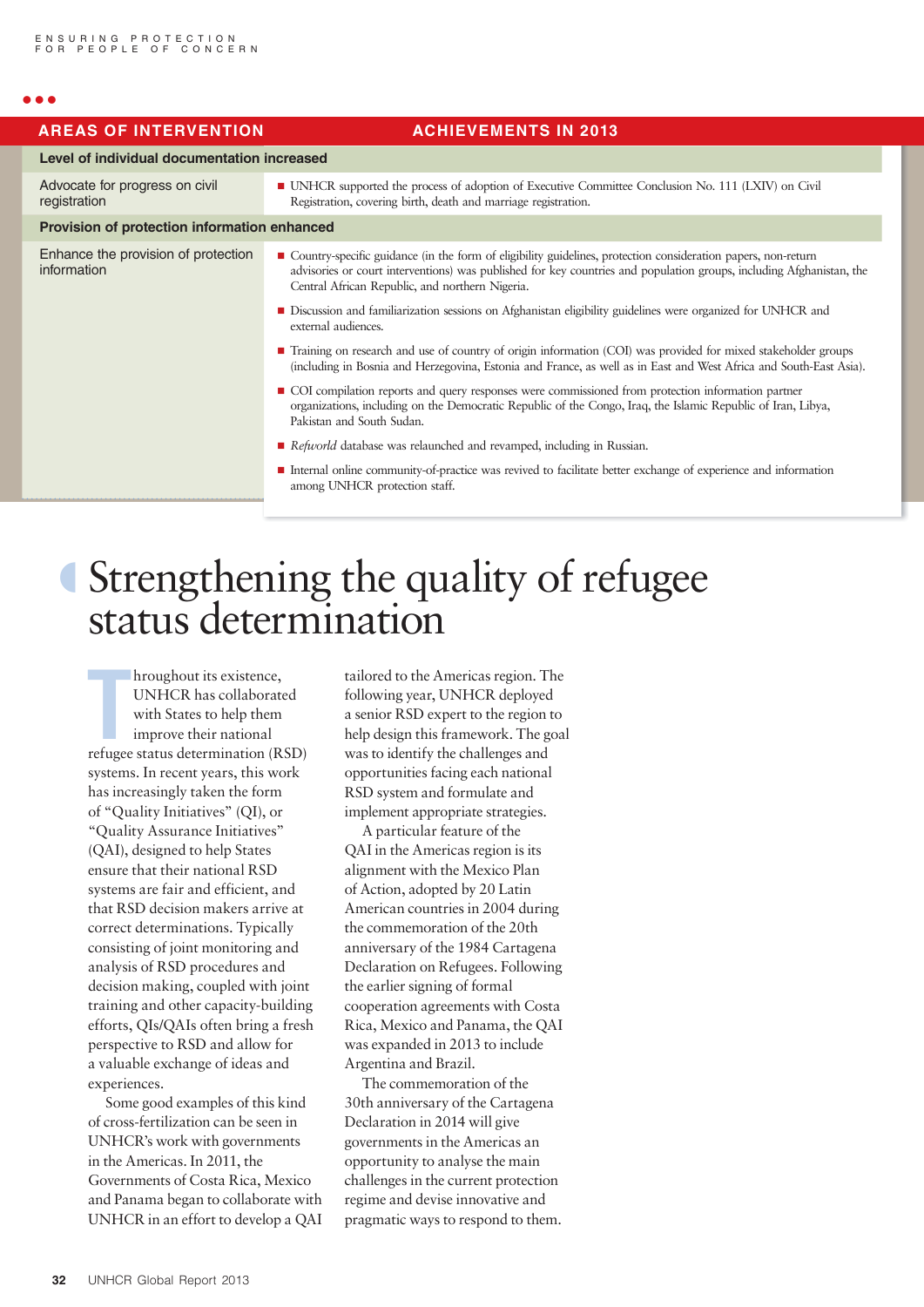## º Advancing protection responses for smuggled and trafficked people

In 2013, UNHCR pursued efforts to strengthen protection-sensitive migration strategies, notably in relation to the problems of smuggled and trafficked human beings.

In 2011, an internal UNHCR working group began to examine a growing number of reports of human rights abuses in relation to the smuggling and trafficking of human beings, in particular along routes from the East and Horn of Africa to the Middle East, North Africa and Europe. The aim was to explore a predictable and broad-based collaborative approach - one which

would bring together UNHCR's partners as well as other concerned actors, to address this phenomenon.

The smuggling and trafficking of human beings takes place in complex and multifaceted ways, with national, regional and inter-regional dimensions. While Eritrean, Ethiopian, Somali and Sudanese asylum-seekers and refugees, as well as migrants, are the groups that have been primarily affected up to now, individuals in Djibouti, Egypt, Ethiopia, Sudan, Yemen and, increasingly, Libya, also report incidents of torture and rape linked to smuggling, trafficking and kidnapping.

During the year, UNHCR disseminated a strategy and plan of action to help its offices in the field coordinate responses to the main protection concerns. The plan included measures to identify solutions for refugees, promote alternatives to the use of smugglers, enhance inter-State cooperation, build governments' capacities to provide protection, strengthen partnerships to address the problem of smuggling and trafficking and provide effective responses for those affected, and raise awareness of, and disseminate information about, the dangers.

#### **AREAS OF INTERVENTION ACHIEVEMENTS IN 2013 Security from violence and exploitation** Protect people with specific needs n Together with the Organization for Refugees, Asylum and Migration (ORAM), UNHCR held training events on LGBTI asylum-seeker and refugee protection in India, Jordan, Malaysia and Senegal. n In Nepal, UNHCR collaborated with a national LGBTI organization to provide training on the rights of LGBTI individuals in the camps. n UNHCR partnered with the Women's Refugee Commission on the global roll-out of UNHCR's guidance on *Working with Persons with Disabilities in Forced Displacement*, conducting field assessments and providing technical support and training to UNHCR country offices, its implementing partners and disability organizations. Age, Gender and Diversity Policy Fig. 1. The Age, Gender and Diversity (AGD) Accountability Framework was incorporated into UNHCR's online planning and reporting system under the title AGD Accountability Report. n The Results Framework was revised to include 52 AGD impact indicators, which will allow UNHCR to plan, programme and report according to AGD principles. n A survey was conducted on staff capacity and knowledge of AGD, revealing that this approach to protection is increasingly used and appreciated in the organization. Strengthen participatory assessments ■ A review of participatory assessments in more than 40 operations reaffirmed UNHCR's strong engagement in working directly with communities of concern, despite many challenges. **Empower communities IMHCR** issued a policy paper, *Understanding Community-Based Protection*, including essential elements and best practices for successful community-based protection interventions. This is the initial step of a multi-year process – launched in June 2013 – to support the transition of the community services function to community-based protection. **Gender equality and the protection of women** Prevent and respond to sexual and gender-based violence (SGBV) n UNHCR assisted 22 country operations to develop country-level strategies as part of the roll-out of its *Action against Sexual and Gender-Based Violence: An Updated Strategy*. n To strengthen the capacity of UNHCR staff, partners and government actors, UNHCR held three regional workshops for over 100 participants in Amman, Dakar and Tunis, as well as various country-level training and awareness-raising campaigns. n Safe spaces were provided for SGBV survivors, including community-based safe homes, to protect women and girls in Kenya. n Psychosocial support and medical assistance were integrated in country operations. In Ecuador, UNHCR provided psychosocial support for SGBV survivors through art therapy. In Uganda, female and male survivors received tailored medical attention. n In line with the Access to Justice policy released in 2012, UNHCR strengthened its efforts to ensure that legal remedies were more accessible to SGBV survivors; as a result of targeted action, 15 perpetrators were convicted and sentenced in Kiziba, Rwanda.  $\bullet\bullet\bullet$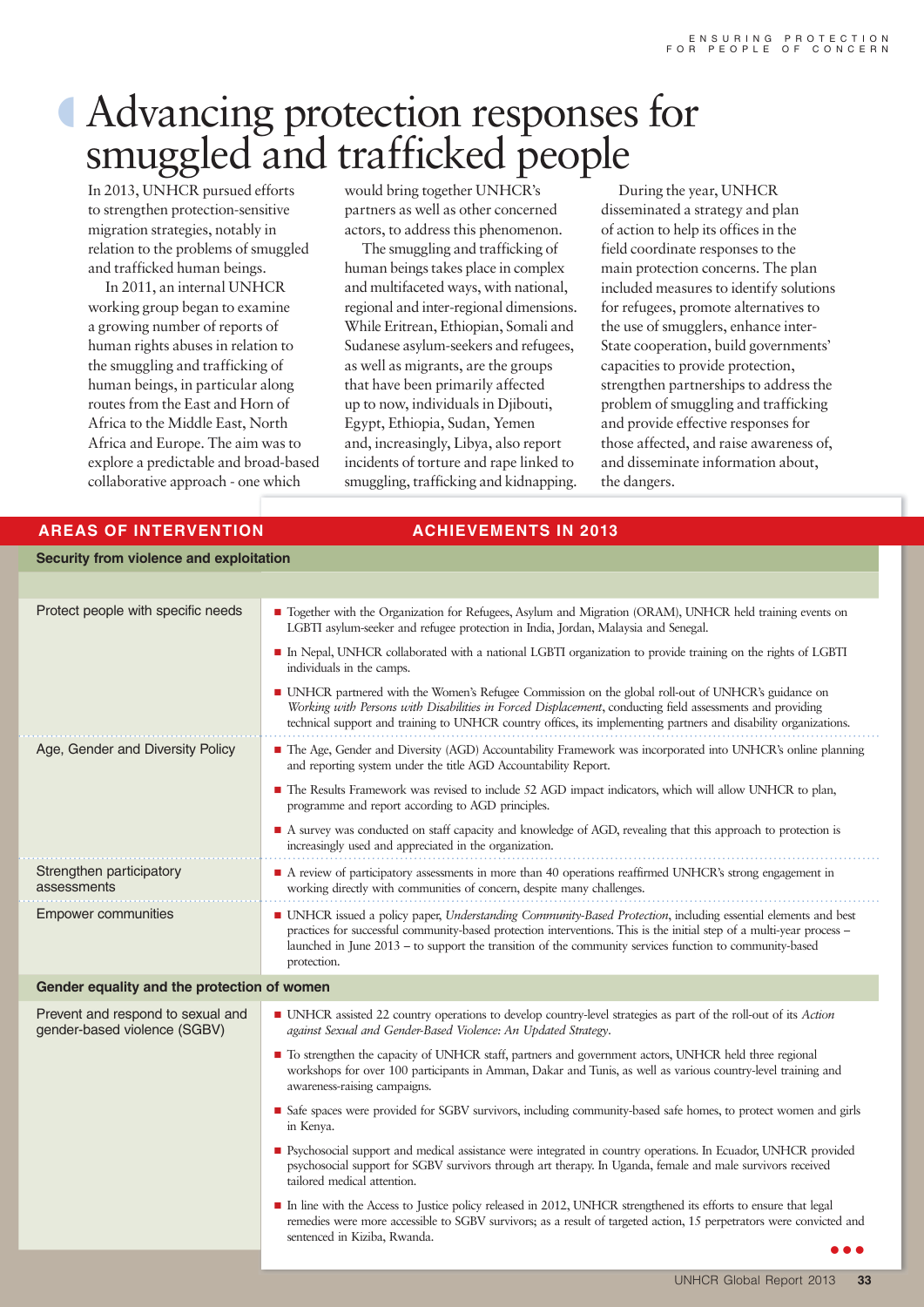#### $\bullet$   $\bullet$ Strengthen partnerships with UNFPA and UNICEF through UN Action n A gender-based violence information-management system (GBVIMS) consultant provided technical support for 10 country operations, including Jordan and Lebanon, in different regions. n UNHCR contributed to inter-agency assessments, guidelines, and reports through UN Action. Upon request of the Special Representative of the Secretary-General on Sexual Violence in Conflict, UNHCR joined an inter-agency mission to the Democratic Republic of the Congo (DRC) with UNICEF, UNFPA and UN Action Against Sexual Violence in Conflict to improve the coordination and implementation of the country's national SGBV strategy. **Protection of children strengthened** Strengthen child protection capacity in the field n UNHCR deployed 19 child protection specialists to field operations, with the assistance of standby partners. n Training workshops on child protection in emergencies and on best interest determination were conducted in Addis Ababa, Amman and Dakar to update the skills and knowledge of front-line and field-based protection and community services staff who deal with child protection in their daily work. The workshops also facilitated sharing of good practices between operations. ■ Emergency operations received particular attention through joint UNHCR/UNICEF regional training held for operations in Egypt, Iraq, Jordan, Lebanon and Turkey. Empower children to address child protection issues n The You Can Do It initiative was piloted in four countries, engaging children and adolescents to design and implement activities to address child protection issues in their own refugee communities. For example, in Ethiopia a drawing competition involved 150 children in mapping child-protection risks in the Gambella area and encouraged children to join the local child protection club to work on community-awareness raising around these issues. n See also article on *Youth Initiative Fund gives a voice to refugees*. **Population has optimal access to education** n UNHCR provided support in 20 countries to develop and implement a multi-year education strategy in collaboration with Ministries of Education, UNICEF, NGOs and refugee teachers. Over 300 people were thus capacitated to develop education strategies and action plans, emergency education response and girls' education. n In-depth support and capacity development strengthened education programme planning, implementation and monitoring in 23 countries in Africa, Asia and MENA. ■ 40 countries were involved in the DAFI tertiary scholarship programme, which enabled 2,000 students to enrol at university. n Emphasis was placed on mainstreaming refugee education needs within national education systems, with broadbased partnerships to support education for both host community and refugee children. Significant progress in this regard was noted in Chad, Rwanda, Uganda and Yemen. n An additional 200,000 out-of-school children were enrolled and retained in primary school in 12 countries in Africa, Asia, the Middle East and North Africa (see also special feature on *Educate A Child*). n Based on a global study of refugee teachers, a strategy for improved teacher management was developed and implementation is underway in Djibouti, Ethiopia and Kenya. n Partner capacity was enriched through a series of innovation webinars and information technology training at four regional education workshops, reaching over 100 individuals. n Collaboration with new partners in formal and non-formal education has led to the development of innovative tools such as the *IdeasBox*, *Worldreader Kits* and mobile information and communications technology labs. n UNHCR established eight international positions and increased national education positions in the field to 25. n Significant support was provided to education emergency response as a critical component of protection, supporting education access for refugees from the Central African Republic, the DRC, Mali and the Syrian Arab Republic (Syria). n UNHCR organized a regional education conference on Syrian refugees, jointly with UNESCO and NGO partners, to identify gaps and plan a response for the five main countries hosting Syrian refugees.  **AREAS OF INTERVENTION ACHIEVEMENTS IN 2013**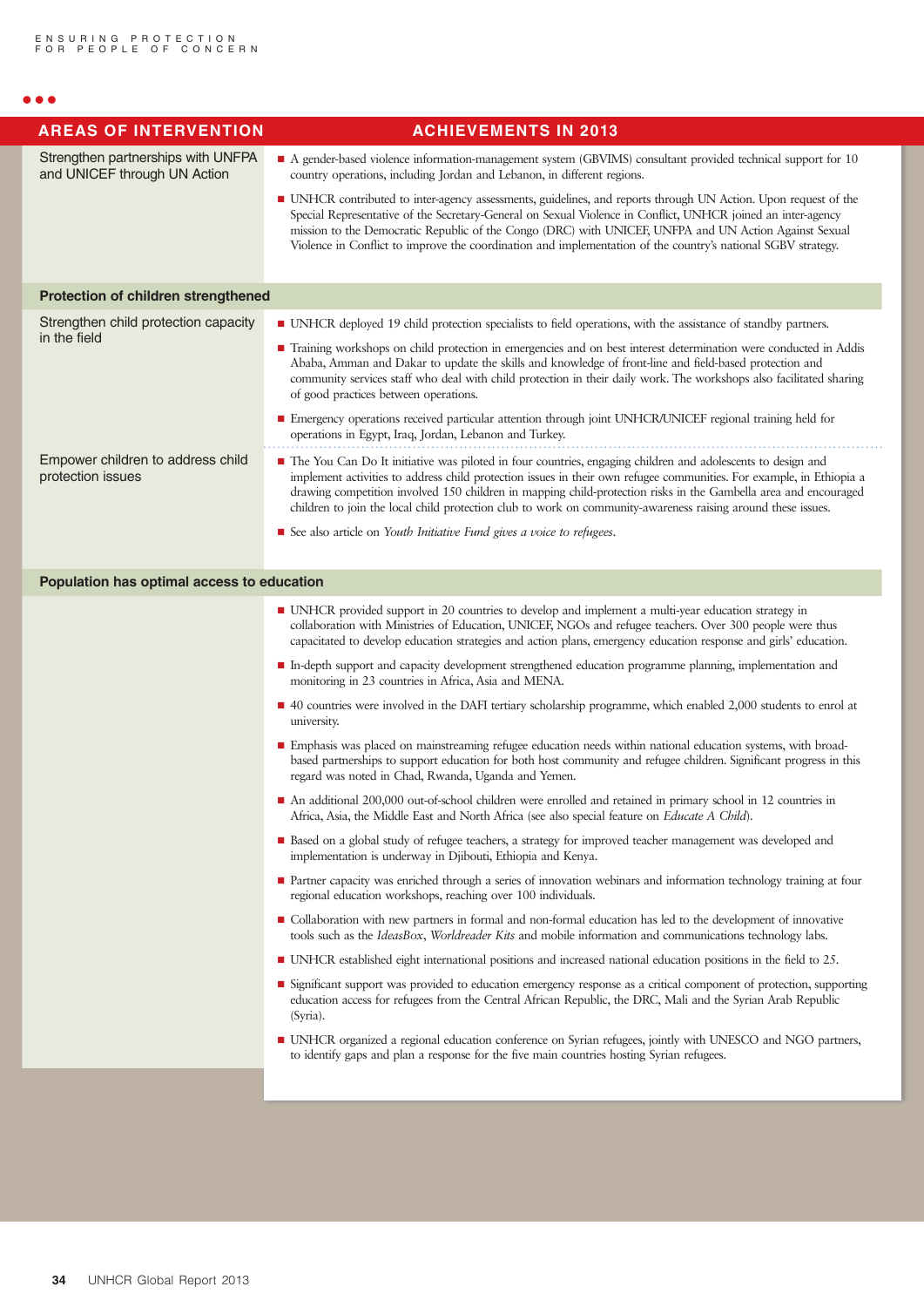## Building capacity to prevent and respond to SGBV

UNHCR took several new steps in 2013 to improve its organizational response to SGBV and address the needs of SGBV survivors.

The report on the High Commissioner's Special Projects to strengthen SGBV prevention and response in 14 countries was released at the start of the year. With the aim of establishing an organization-wide approach to addressing SGBV, the findings of the report were introduced in sectoral programming, including interventions related to self-reliance and education as well as services for people with specific needs.

Through the *Safe from the Start* initiative launched in 2013, in partnership with the Bureau of Population, Refugees and Migration of the U.S. Department of State, UNHCR is strengthening its SGBV response in emergency situations. Over the next three years, this initiative will help address gaps in technical expertise in current emergencies, augment internal capacity in SGBV prevention and response, develop evidence-based impact assessment methodologies, and implement community-based projects and livelihood programmes, targeting women and girls at risk of SGBV as well as SGBV survivors.

In order to strengthen UNHCR's

capacity to develop and implement country-level multisectoral SGBV strategies across the world, four Senior Regional Protection Officers (SGBV) took up their posts in February 2013 in Beirut, Dakar, Nairobi and Panama City. Since 2012, UNHCR has also been supporting initiatives to fight impunity for perpetrators of SGBV, notably through its engagement in the Preventing Sexual Violence in Conflict initiative launched by the United Kingdom. This included providing substantive feedback to the International Protocol on the Investigation and Documentation of Sexual Violence in Conflict.

## **•** Youth Initiative Fund gives a voice to refugees

*Magda (name changed) is a quiet young Afghan woman living in Mashhad, in the Islamic Republic of Iran, who used to find communication with others very difficult and struggled to become involved in her community. The Islamic Republic of Iran hosts one of the largest refugee populations in the world, and sexual and gender-based violence (SGBV), particularly domestic violence, is a big challenge within Magda's community.* 

UNHCR and its partners were looking for ways to help refugees cope better and stay resilient. In the course of 2013, the Association for the Protection of Refugee Women and Children (HAMI), a national NGO working with Afghan community facilitators, identified the need to help young refugees in Tehran and Mashhad combat SGBV within their communities. Funding to start such a programme was made available through UNHCR's Youth Initiative Fund.

Through this Fund, HAMI trained and mentored 100 young Afghans,

including Magda, to become community peer educators and facilitators. The aim of the project was to address domestic violence in the refugee communities. This was to be achieved by developing awareness and self-esteem, a deeper understanding of SGBV-related issues within their communities, a network for the exchange of knowledge with other Afghan refugees working in this area, and practical life skills. The project was designed with a multiplier effect in mind: Magda and the other 99 trainees went on to coach others within their communities. As a result, more than 1,800 young people were

#### trained.

Magda, who participated in the project for six months, says she is a changed person. Talking to the facilitators from HAMI, she described how she has "found her voice and self-esteem."

Now she has become very involved in helping to form several local Afghan refugee community groups that work to address this and other community challenges. Magda is no longer the shy, withdrawn girl she was before her participation in the project. She has gained confidence and is now able to represent her community and report to large groups of facilitators, voicing

the community's concerns. She is now regarded as a "go-to" person by her community, and plays an active role in reducing domestic violence, in consultation with the Iranian experts who trained her.

The project has had an impact on the host community, too. The workshops were held at local municipal authority premises, which helped raise awareness about the situation in the Afghan refugee community and the issue of SGBV. The Youth Initiative Fund has been successful in strengthening the voices of the Afghan refugees on SGBV.  $\bullet$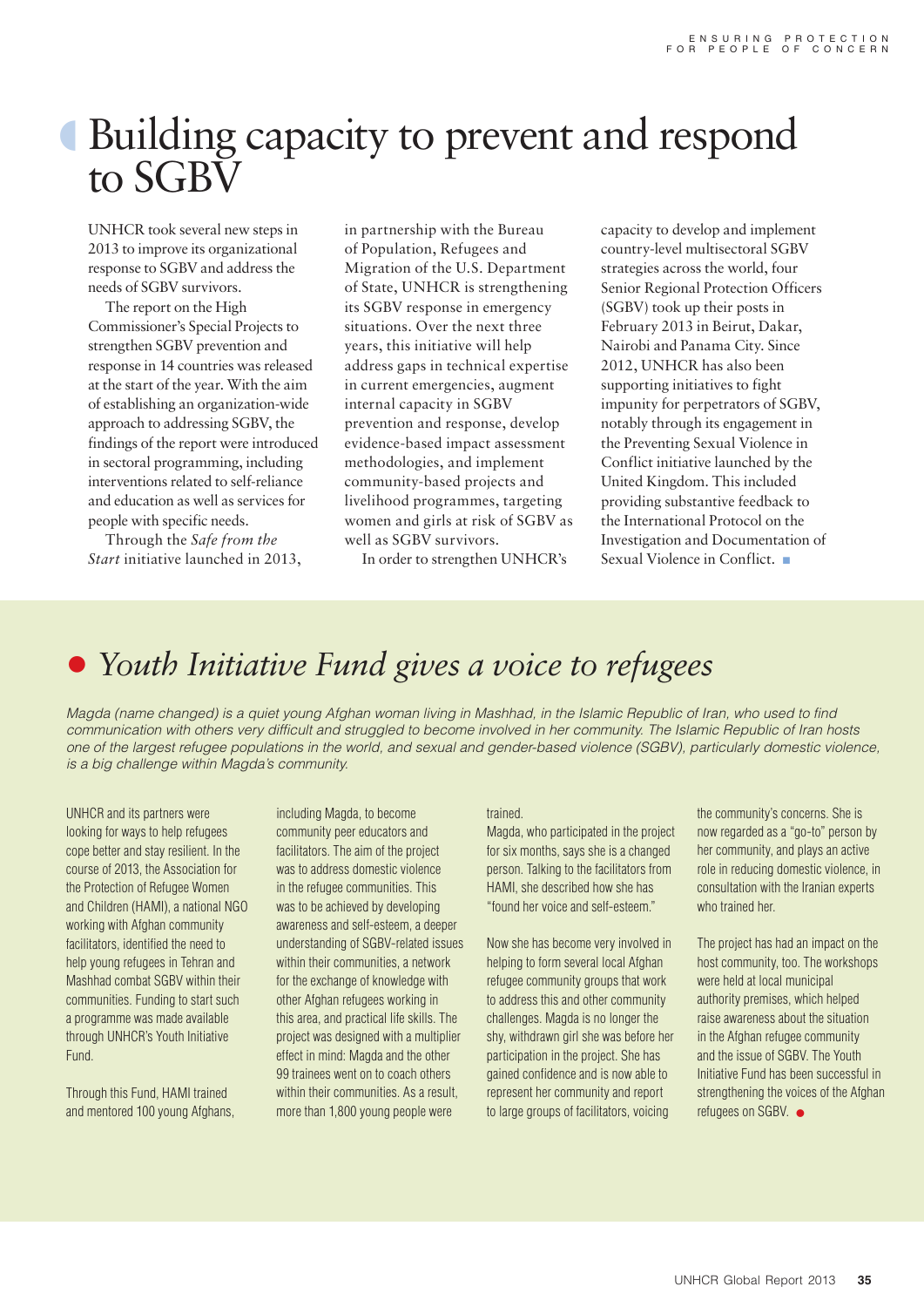## Birth certificate opens the door to school in Côte d'Ivoire

*This article is an adapted version of a UNHCR news story*

26 SEPTEMBER 2013



U N H C R / K . M A H O N E Y

Proud fathers in Goya, western Côte d'Ivoire, hold up the birth certificates that will allow their children to start school.

Until recently, getting into school seemed almost impossible for Simon's youngest daughter, three-year-old Agath, who was forcibly displaced along with her family by the conflict that tore through this West African country following the November 2010 presidential election.

"I wanted my girl to be able to go to school, but she was born 10 days before the war," says Simon, explaining that Agath's birth was never registered because the family was on the run from their village, Goya, in western Côte d'Ivoire.

For Agath, this left her in limbo: without an identification document or proof of nationality the child could not enrol in pre-school or access many other basic rights. Like her, many children in Côte d'Ivoire displaced

by violence have never been registered at birth, while others lost their birth certificates because they had to flee for their lives.

For the past two decades, the deepest roots of once prosperous Côte d'Ivoire's devastating and ruinous civil war have been linked to the question of identity: the conflict over who is a "real" citizen of the country. Documentation, such as birth certificates and identity cards, has therefore been vital to prove who "belongs."

But as peace and stability return to Côte d'Ivoire, and thousands continue returning home, the Government is actively addressing the issue. To help people like Agath and her parents, UNHCR and its government refugee protection partner, SAARA (*Service d'Aide et d'Assistance aux Réfugiés et Apatridiés*), have

GOYA, Côte d'Ivoire, September 2013 *| Last week, hundreds of thousands of children went back to school across Côte d'Ivoire as a new academic year got under way. Like most Ivorian parents, Simon Konan Kouassé wants his five children to get a proper education.*

been working to ensure that people without documentation not only understand the importance of having proper identification, but also how to get it.

Fortunately, Simon participated in these sessions and took the necessary steps to register Agath. And one month later, he had her birth certificate in hand. These steps will not only benefit hundreds of thousands of undocumented people in Côte d'Ivoire but will also help resolve identity questions, which will ultimately facilitate reconciliation and social cohesion.

"A birth certificate is crucial for education," says Simon. For him, this document is so much more than a piece of paper. It's a means to secure his child's future.  $\bullet$